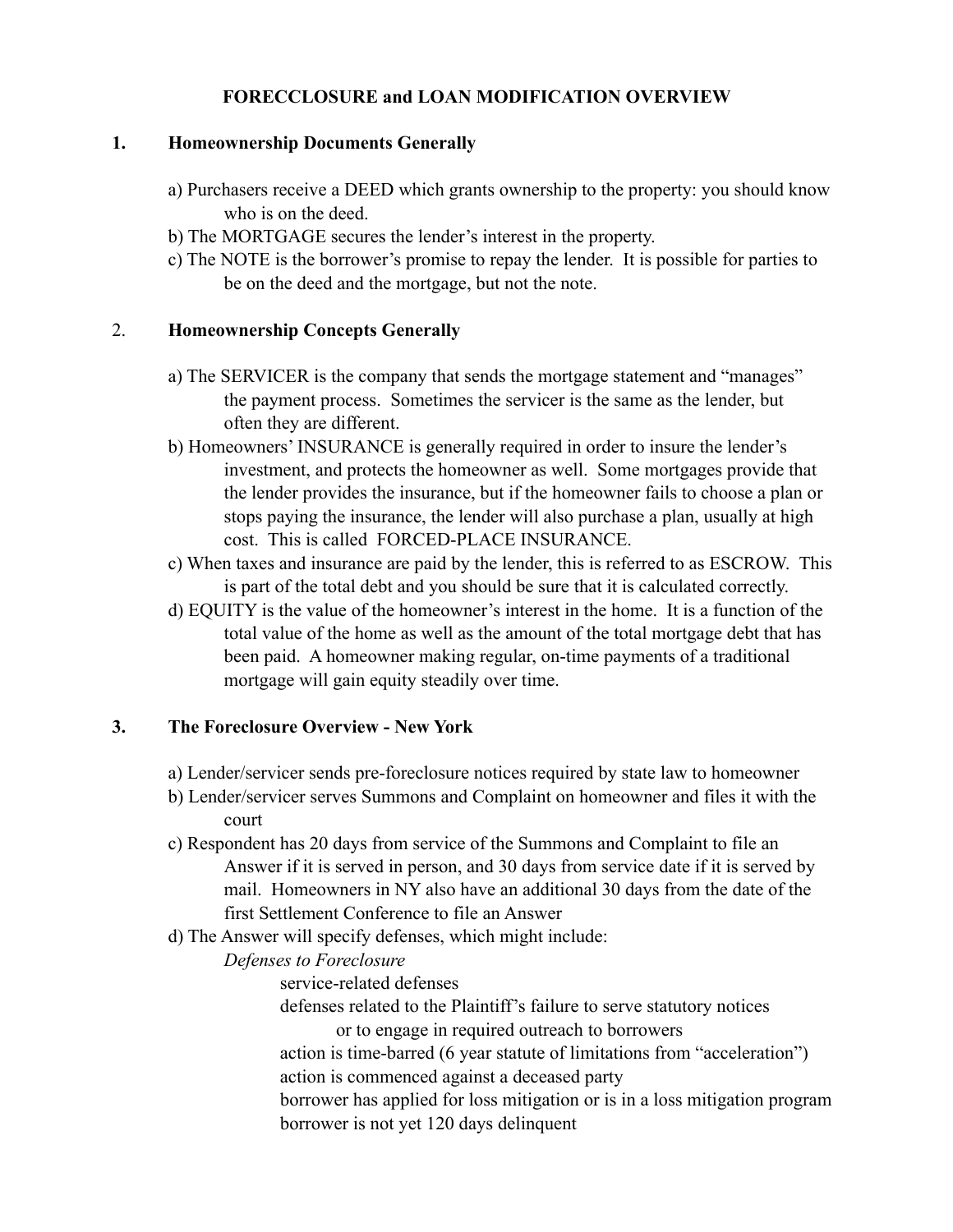the Plaintiff does not have standing to bring the action: Plaintiff must be the holder of both the note and the mortgage (less common now)

 *Defenses to the Amount Claimed Due* payments uncredited unnecessary delay in filing the action has resulted in excessive interest

 e) Settlement Conferences - intended to give the parties time to find a home-saving solution, or to sell the house on the market if desired. Goes on as long as referee believes there is a reasonable possibility of a home-saving result and Respondent complies with deadlines. Most modifications are offered in this period.

f) Trial

- g) Motion for an Order of Reference
- h) Auction

#### **4. Loss Mitigation - Modification and Other Options**

 a) What type of loan do you have? This will impact the loss mitigation process.

#### *Where to Find the Information*

 Residential Foreclosure Complaint – Index #'s beginning with "7" are e-filed and can be read online: https://iapps.courts.state.ny.us/nyscef/HomePage ACRIS (NYC Register – mortgages and riders only) Fannie/Freddie Lookup online lookup tool (need last 4 of client's SSN) Note: If you are over 62, make sure that the mortgage is a traditional mortgage as opposed to a reverse mortgage

### *Common Loan Types*

 Fannie Mae and Freddie Mac = Government Sponsored Entity ("GSE") loans will propose a mod based on Fannie guidelines Fannie Servicing Guide available at:

<https://www.fanniemae.com/singlefamily/servicing>

 Flex Mod (replaced HAMP) as of 10/1/17 Streamline Flex This is a unilateral offer from servicer and does not require an application Flex Offered in response to an application Borrower ineligible if they received three or more mods in the past

FHA – Rules can be found in the FHA Single Family Housing Policy Handbook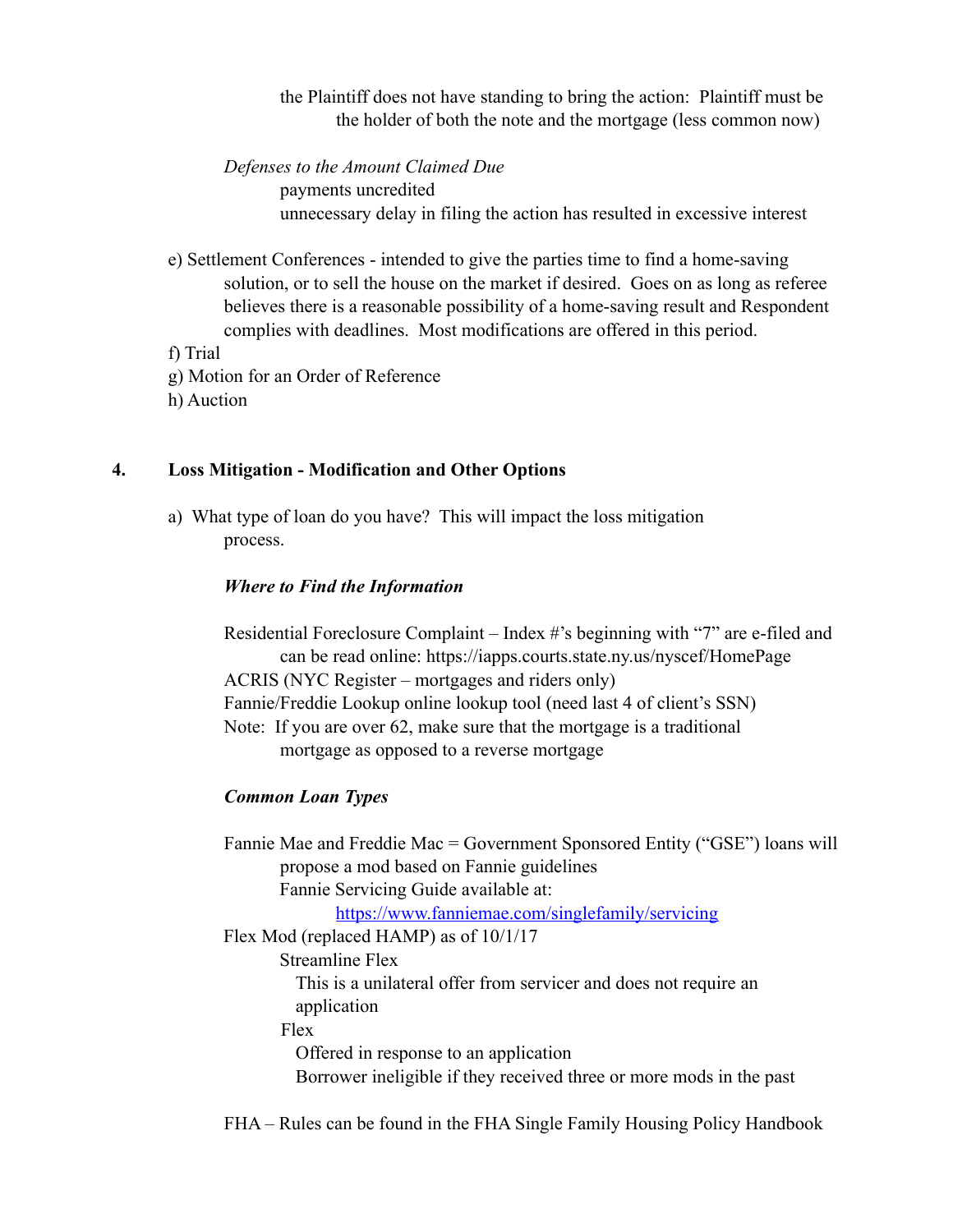4000.1

 FHA-HAMP (did not expire): a combination of a modification with a partial claim in order to reach a targeted monthly payment First payment must have been due at least 12 months in the past; homeowner must have made at least 4 payments before defaulting

### Securitized Loans

#### Governed by a Pooling and Servicing Agreement (PSA)

 Ask about restrictions – often the trust does not permit an extension of maturity date and/or a lower interest rate

 Whether the loan is eligible for modification is usually determined by the "Best interest of the investor" or "Net Present Value" test (NPV)

 NPV test: the net present value of the money the investor would receive under the proposed modification is compared with what would be received if no modification were made. If the servicer can expect a greater return from modifying the mortgage, then the modification is in the best interests of the investors. In other words, a modification will be less costly to investors than foreclosing on the property.

#### b) Can this Loan Be Modified?

 A modification is a change in one or more terms of the mortgage and results in a lower monthly payment which should be affordable to the homeowner. These terms include:

 Principal Interest (can be fixed or variable) Amortization period (amount of years it will take to pay off the mortgage)

#### *Potential bases for eligibility for most modifications:*

- i. Is this the homeowner's residence?
- ii. Is the homeowner on the note and/or mortgage?
- iii. Has debtor defaulted on a prior modification? How long ago?
- iv. Does homeowner have sufficient documented income which will allow them to make revised monthly payments?

income includes

 rental income ( usually counted at 75% of total) employment income

 documented contributions from family members fixed income

self-employment income w/ profit/loss statement